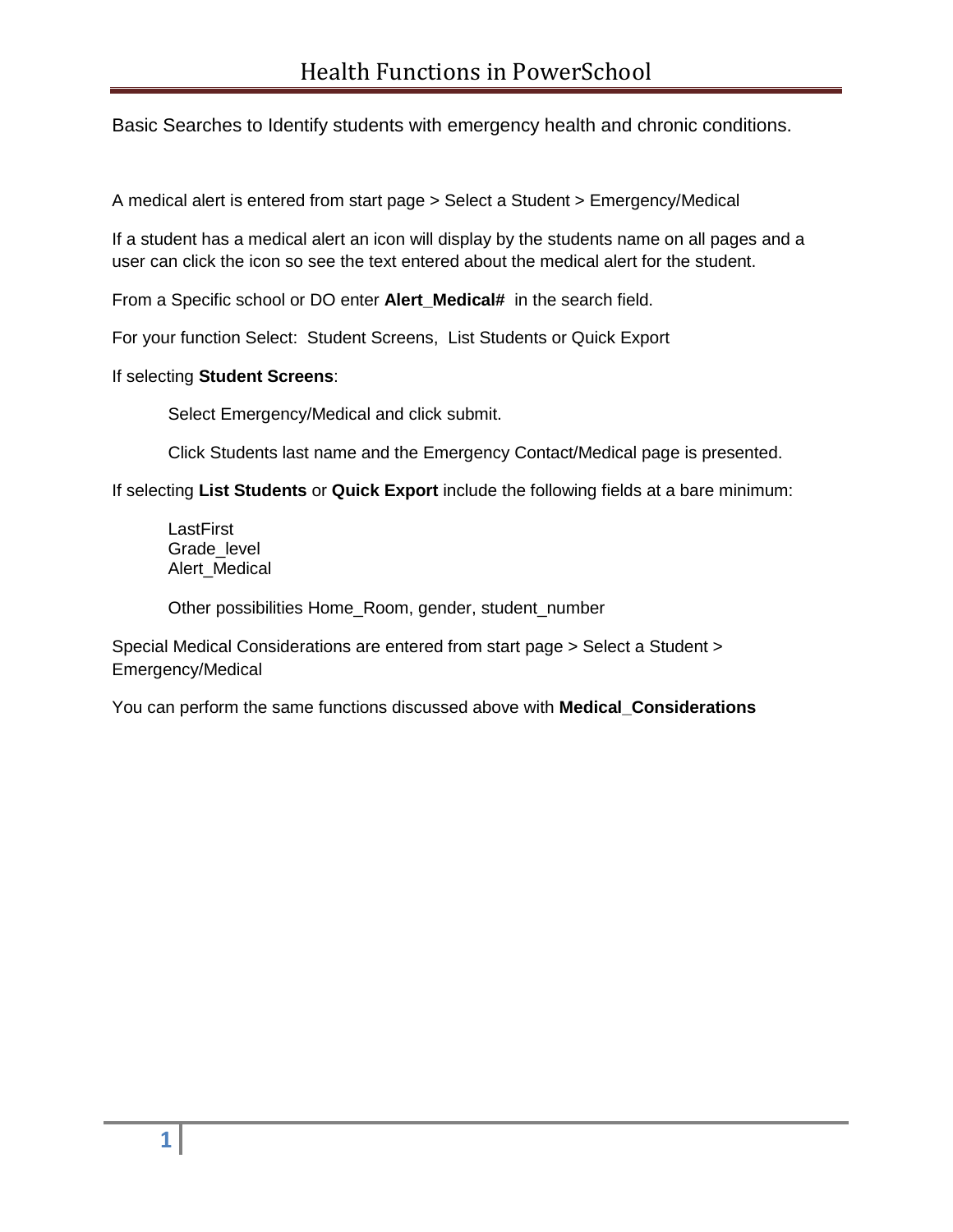# Document Attachments

Your district can use the document attachment functionality to upload emergency care plans and individual health plans for your students. This functionality was added with PowerSchool 8.1 and has been refined in the last couple of PowerSchool Releases. To take advantage of this enhancement your district may need to add disk space to its server.

KB 72498 in PowerSource is a helpful FAQ if your district desires to implement Document attachments.

For assistance with implementing Document Attachments select the **Help** tool in the upper right corner of PowerSchool and select the search page and enter Document Attachments.

Setup will be required for areas of PowerSchool which you do not have access to, contact your PowerSchool administrator.

To add categories:

Access your District Office and select District > Categories > Doc. Attachment Categories.

Working with Students:

From the start page select a student using the appropriate search and select **Attachments** from under Information.

Use the **Help** tool in the upper right corner of PowerSchool for assistance with this page.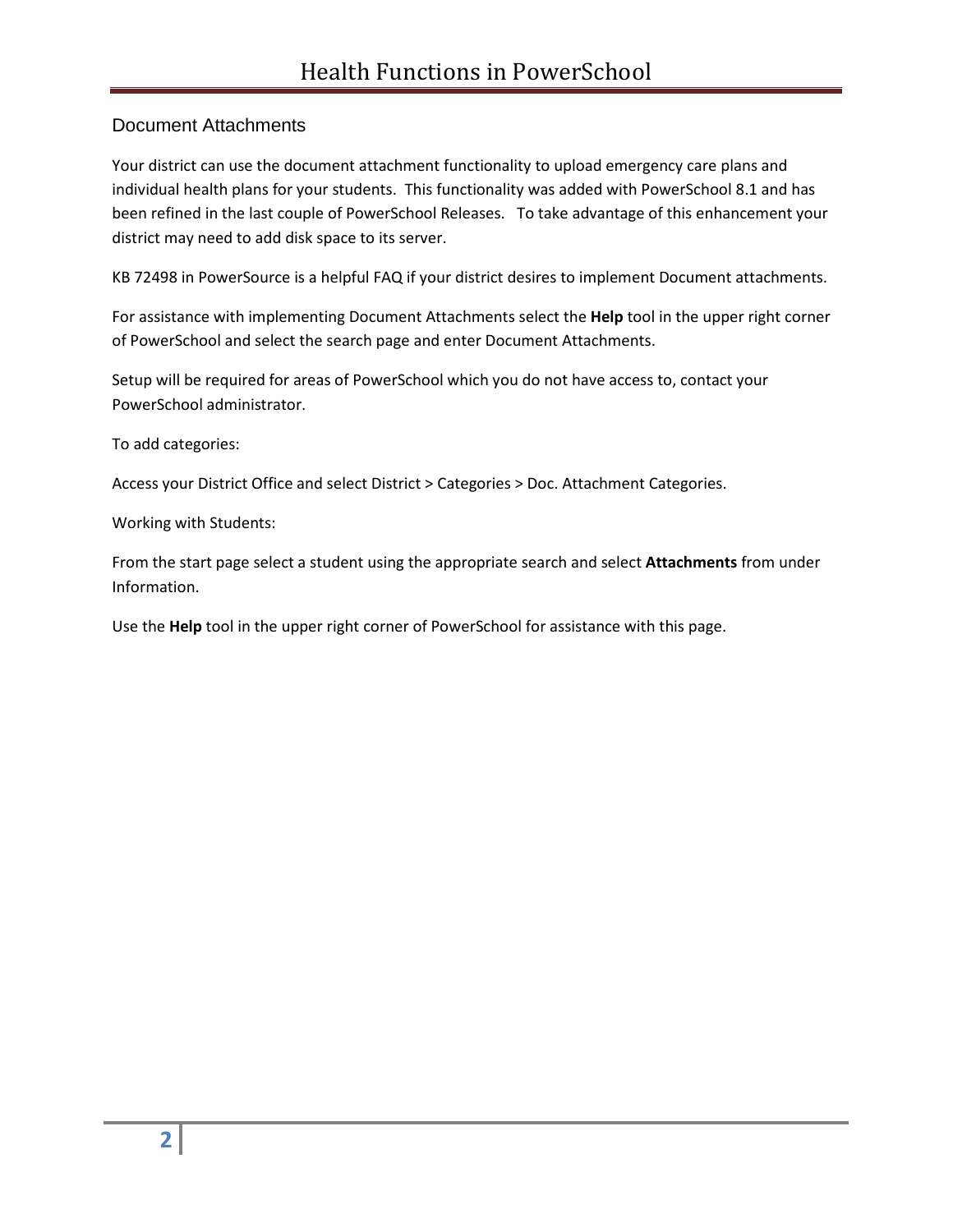# **Creating Log Entry Types**

From the Power School Start Page select the District Office > District > Log Types

Click **New** to create a new log type.

Add Subtypes as desired from District Office > District > Log Types > Edit Subtyes.

For any new log type security will need to be granted so that users may work with the new log type.

Select System > Security > Groups, select any group that will need to work with the log type and check the box in the **Accessible Log Types** section.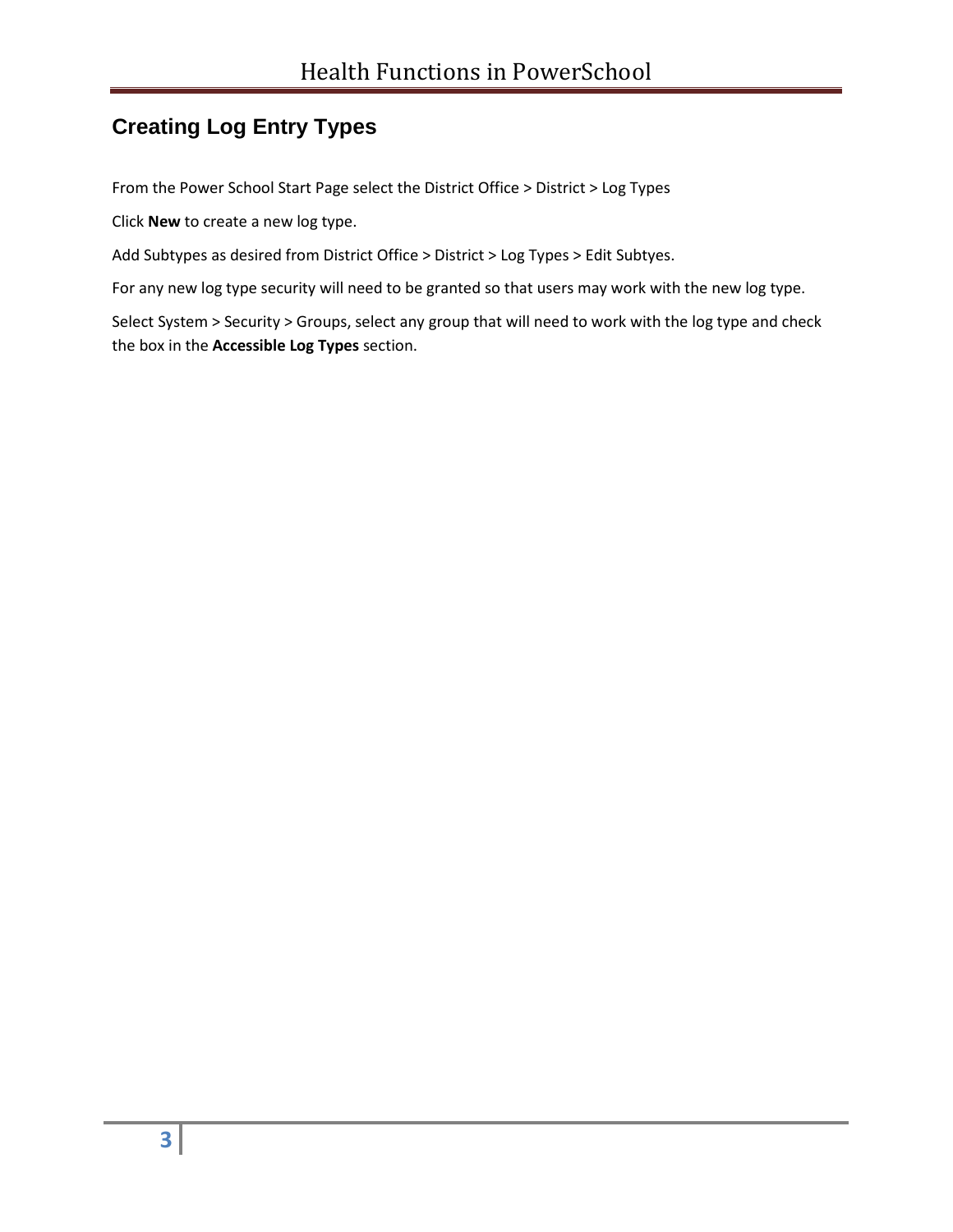# **Searching Log Entries**

- 1. From the Power School start page signed into a specific school.
- 2. Select **Special Functions** > **Search Log Entries**.
- 3. For Log Type select the log type your district has created for the event you are searching for.
- 4. You can narrow your results by also selecting a specific **Log Subtype**.
- **5.** Use **Entered on or after this date** to restrict to the current school year.
- **6.** Optionally **use Entered on or before this date** to restrict to a specific period of the school year.

#### 7. Click **submit**.

**Log Entries Search** 

| Option                                    | Value                               |
|-------------------------------------------|-------------------------------------|
| Log Type *                                | Health<br>$\blacktriangledown$      |
| Log Subtype                               | 01 Administer Meds v                |
| <b>Log Consequence</b>                    | $\overline{\phantom{a}}$            |
| <b>Contain this text</b>                  |                                     |
| And contain this text                     |                                     |
| Does not contain this text                |                                     |
| Title contains this text                  |                                     |
| Entered on or after this date             | <b>EEE</b> (MM/DD/YYYY)<br>9/2/2015 |
| Entered on or before this date            | <b>MM/DDAYYYY)</b>                  |
| <b>Student Grade Level</b>                |                                     |
| Author                                    |                                     |
| Sort by                                   | Date, then name v                   |
| * Must choose a log type before searching |                                     |
|                                           |                                     |
|                                           |                                     |

8. The Log Entries functions page is displayed. You have 3 Options List Log Entries; Print a Report and Quick Export. Print a Report requires a custom report to be setup from System Reports > Setup > Object Reports.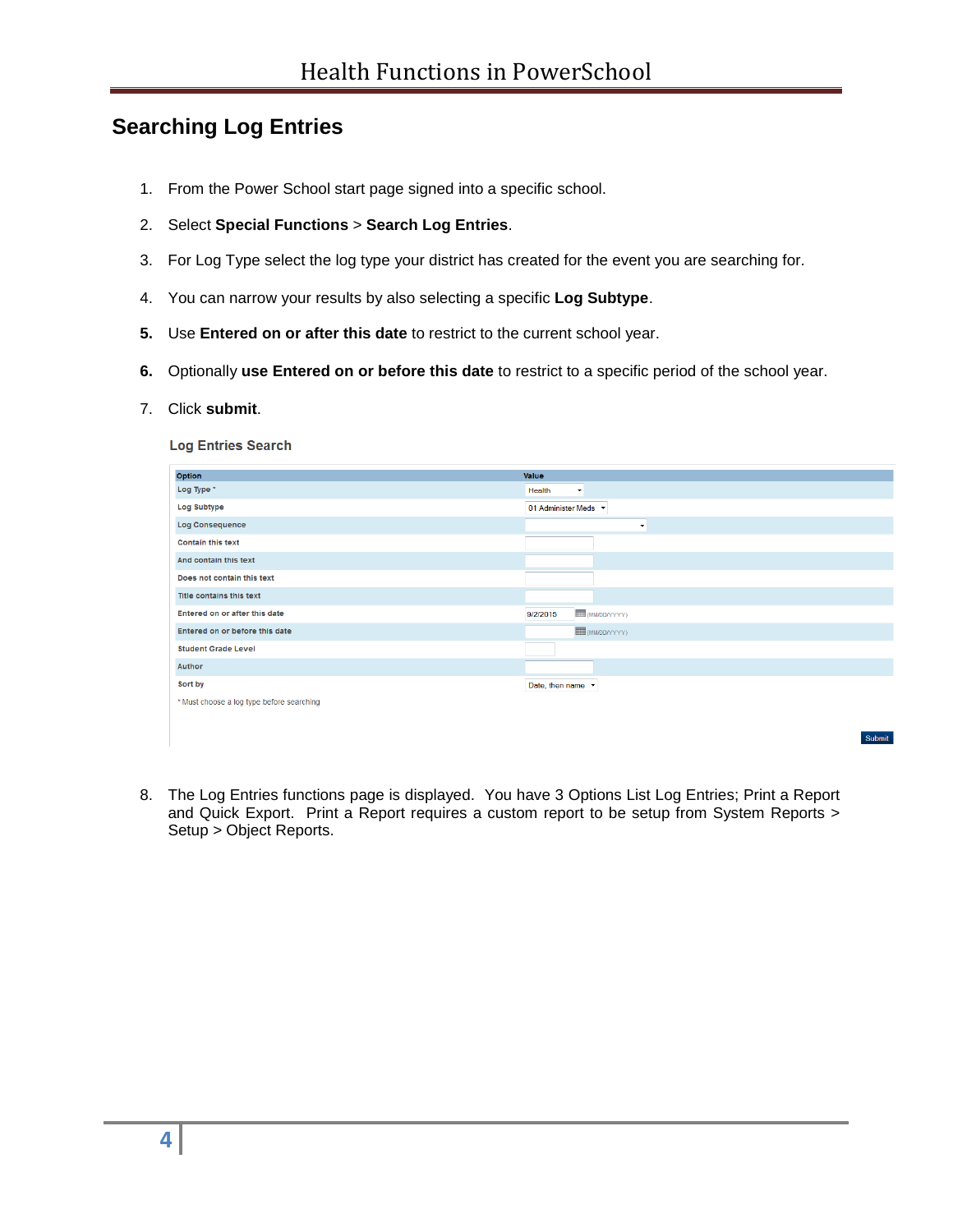## 9. List Log Entries:

### **Log Entries**

| 11 Log entries found                                                                                                                                                                                  |
|-------------------------------------------------------------------------------------------------------------------------------------------------------------------------------------------------------|
| 6/15/2015 02 Earl, Chantel Sorenson, Kirk : Given Compress and returned to class for 4th period.                                                                                                      |
| 6/20/2015 1 Anderson, Cameron Maintenance Tylenol: Nurse administered 200 mg. of Tylenol for headache.                                                                                                |
| 6/20/2015 7 Birkeland, Matthew S Maintenance Finger Injury: Nurse reduced finger dislocation suffered during basketball practice--left index finger.                                                  |
| 6/20/2015 1 Bouk, Lauri J Maintenance Insulin: Nurse injected regular insulin shot.                                                                                                                   |
| 6/20/2015 7 Brooks, Jesse Maintenance Knee injury: Knee injured in volleyball practice--nurse recommended doctor visit.                                                                               |
| 6/20/2015 7 Curtis, Jared G Maintenance Eye Injury: When he came to the nurse's station, his eye was swollen almost shut. He said that he didn't start the fight with Harold Jones.                   |
| 6/20/2015 1 Eastman, Morgan Maintenance Regular Visit: Nurse administered meds for ADHD.                                                                                                              |
| 6/20/2015 2 Gerdes, Emily A Maintenance Toothache: Came to nurse's station complaining of toothache; nurse administered 400 mg, of Tylenol.                                                           |
| 6/20/2015 5 Hagen, Harrison G Maintenance Activities: Nurse counseled Hagen about the danger to his physical well-being. He has been reported as doing dangerous gymnastic stunts in the parking lot. |
| 6/20/2015 2 Hawkins, Crystal A Maintenance Stomach Pain: Came to the nurse's station complaining of pain in her lower back. Nurse recommended doctor visit.                                           |
| 6/20/2015 9 Kern, Jennifer T Maintenance Scoliosis: Reported to the nurse for scoliosis screening                                                                                                     |
|                                                                                                                                                                                                       |

You could print this page or click on a student's name to view the Log Entry.

10. Quick Export:

Suggested fields (Add any other fields your district may use):

#### **Export Log Entries - Export the 11 Log Entries**

| ^([8]Entry_Author)<br>^([8]Entry_Date)<br><sup>4</sup> ([8]Discipline_IncidentDate)<br>[01]lastfirst<br>[01]Grade_level<br>^([8]Subtype)<br>^([8]Subject)<br>^([8]Entry) | Ε<br>$\ddot{}$                        |        |
|--------------------------------------------------------------------------------------------------------------------------------------------------------------------------|---------------------------------------|--------|
| <b>Field Delimiter</b>                                                                                                                                                   | Tab<br>۰.                             |        |
| <b>Record Delimiter</b>                                                                                                                                                  | <b>CR</b><br>$\overline{\phantom{a}}$ |        |
| <sup>"</sup> Surround Fields"                                                                                                                                            | Column titles on 1st row              |        |
| Fields                                                                                                                                                                   |                                       |        |
|                                                                                                                                                                          |                                       |        |
|                                                                                                                                                                          |                                       | Submit |

- 11. Click Submit.
- 12. A file named log.export.text is downloaded to your computer.
- 13. Rename the file to Healthvisits.txt or other desired file name.
- 14. If you have carriage returns or tabs in any fields they will need to be removed. Follow the steps the document you have been given and then continue.
- 15. Right click and open the file with excel or Open Excel and select the OPEN tool and browse to where you download fields and select your file to open. You will need to tell Excel to look for **Text Files (\*.prn, \*.txt, \*.csv)**.
- 16. Once you have found your file click **Open**.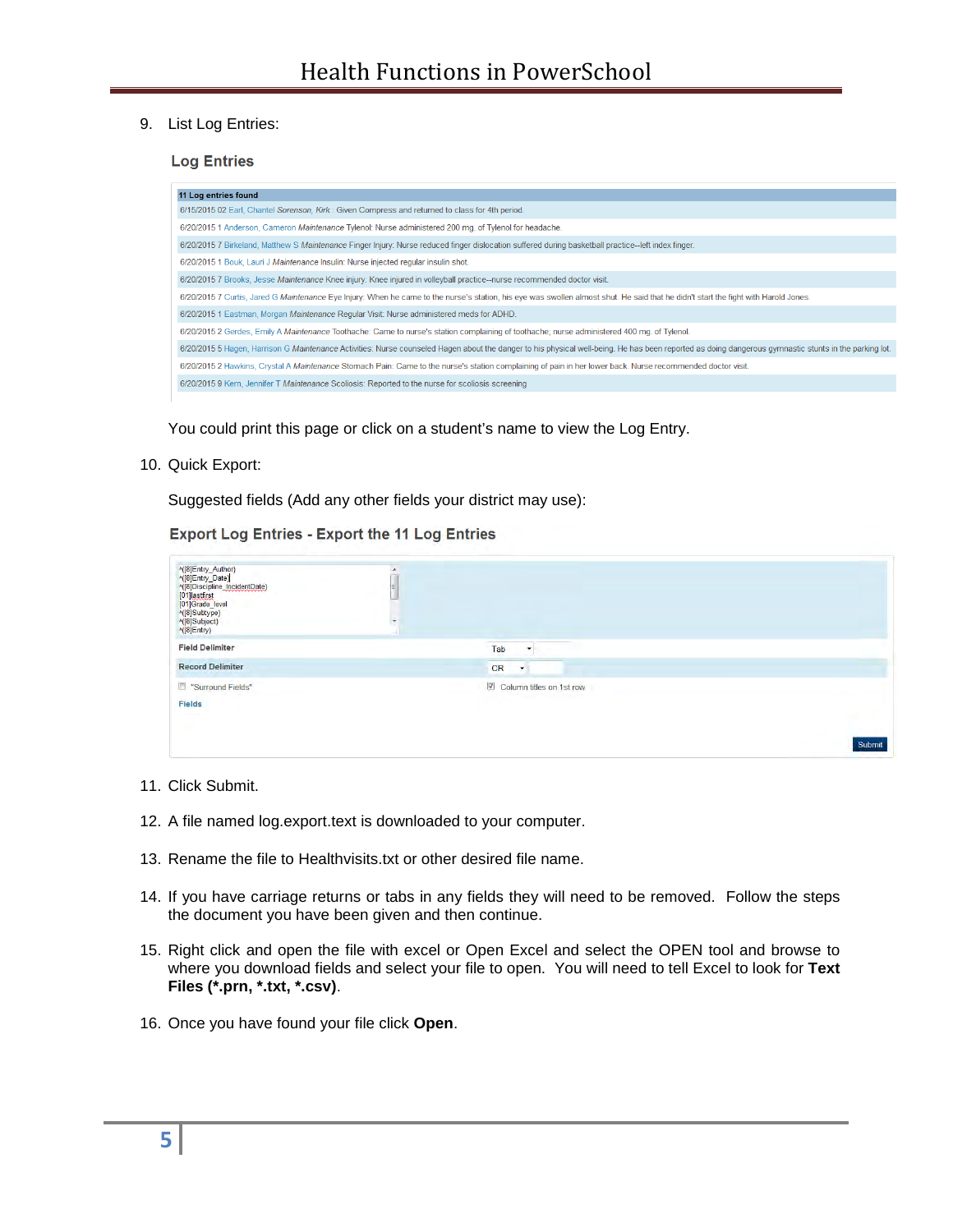17. The Text Import Wizard will open, for Step 1 select **Delimited** for the file type.

| Text Import Wizard - Step 1 of 3                                                                                                                  |        | ఒ |
|---------------------------------------------------------------------------------------------------------------------------------------------------|--------|---|
| The Text Wizard has determined that your data is Delimited.                                                                                       |        |   |
| If this is correct, choose Next, or choose the data type that best describes your data.                                                           |        |   |
| Original data type                                                                                                                                |        |   |
| Choose the file type that best describes your data:                                                                                               |        |   |
| • Delimited - Characters such as commas or tabs separate each field.                                                                              |        |   |
| Tixed width - Fields are aligned in columns with spaces between each field.                                                                       |        |   |
|                                                                                                                                                   |        |   |
| ÷<br>437 : OEM United States<br>Start import at row:<br>File origin:<br>1                                                                         |        | ▼ |
|                                                                                                                                                   |        |   |
|                                                                                                                                                   |        |   |
| Preview of file C:\Users\ksorenson\Downloads\health.txt.                                                                                          |        |   |
|                                                                                                                                                   |        |   |
| 1][8]Entry Author[8]Entry Date[8]Discipline IncidentDate[01]lastfirst[0]<br>2 Sorenson, Kirk06/15/20150/0/0Earl, Chantel9 Given Compress and retu |        |   |
| 3 Maintenance06/20/201506/20/2015Anderson, Cameron12TylenolNurse admi                                                                             |        |   |
| 4 Maintenance06/20/201506/20/2015Birkeland, Matthew S11Finger InjuryN                                                                             |        |   |
| 5 Maintenance06/20/201506/20/2015Bouk, Lauri J12InsulinNurse injected<br>m                                                                        |        |   |
|                                                                                                                                                   |        |   |
| Cancel<br>$<$ Back<br>Next                                                                                                                        | Finish |   |
|                                                                                                                                                   |        |   |

18. Click **Next**.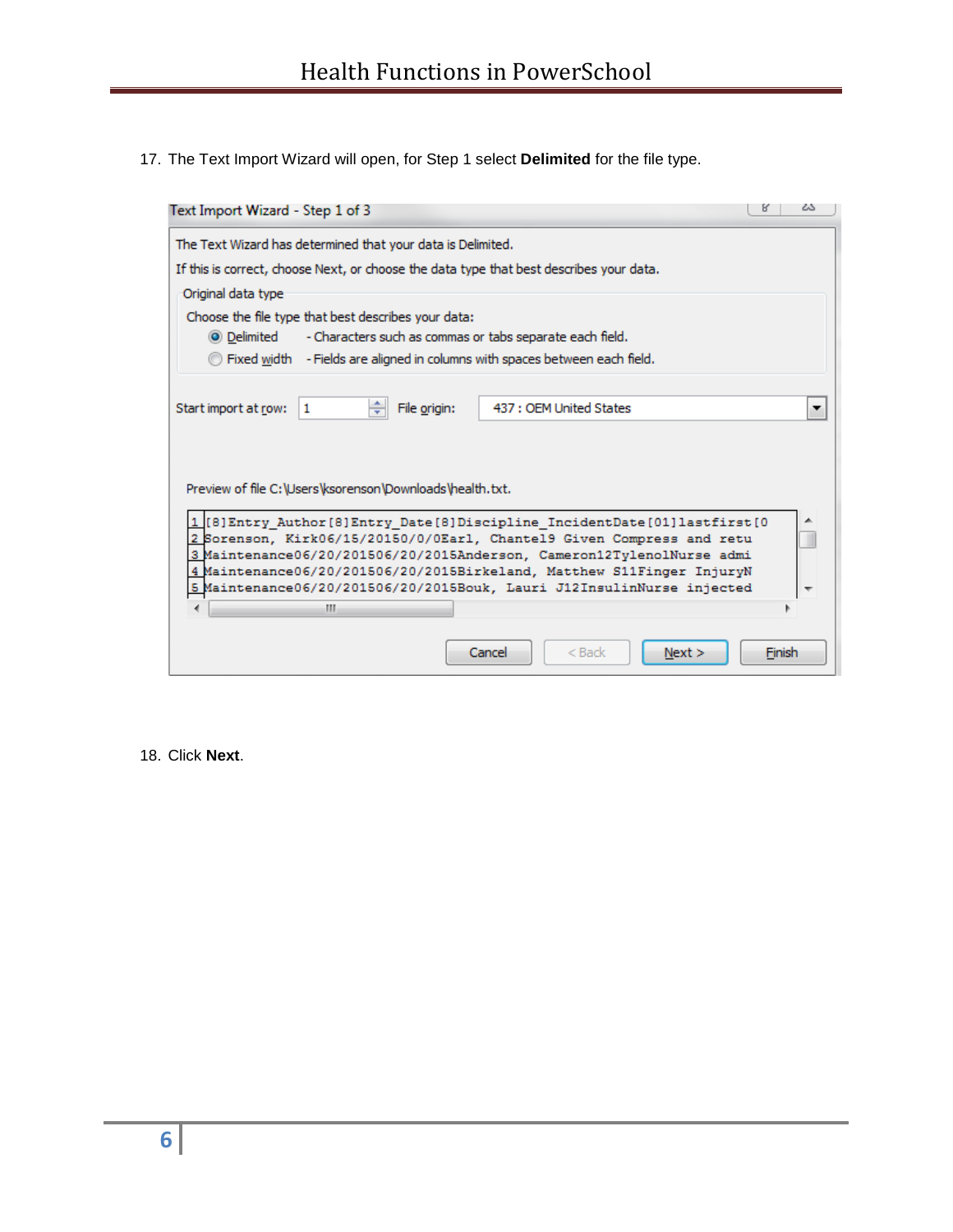19. For Step 2 select **tab** for your delimiter.

| below.                                                                                          |                                                                        | This screen lets you set the delimiters your data contains. You can see how your text is affected in the preview |                                                                                            |  |
|-------------------------------------------------------------------------------------------------|------------------------------------------------------------------------|------------------------------------------------------------------------------------------------------------------|--------------------------------------------------------------------------------------------|--|
| <b>Delimiters</b><br>√ Tab<br>Semicolon<br>Comma<br>Space                                       | Text gualifier:                                                        | Treat consecutive delimiters as one<br>$\blacktriangledown$                                                      |                                                                                            |  |
| Other:                                                                                          |                                                                        |                                                                                                                  |                                                                                            |  |
| Data preview<br>[8] Entry Author<br>Sorenson, Kirk<br>Maintenance<br>Maintenance<br>Maintenance | [8] Entry Date<br>06/15/2015<br>06/20/2015<br>06/20/2015<br>06/20/2015 | [8] Discipline IncidentDate<br>0/0/0<br>06/20/2015<br>06/20/2015<br>06/20/2015                                   | [01]lastfirst<br>Earl, Chantel<br>Anderson, Cameron<br>Birkeland, Matthew<br>Bouk, Lauri J |  |

20. Click Next.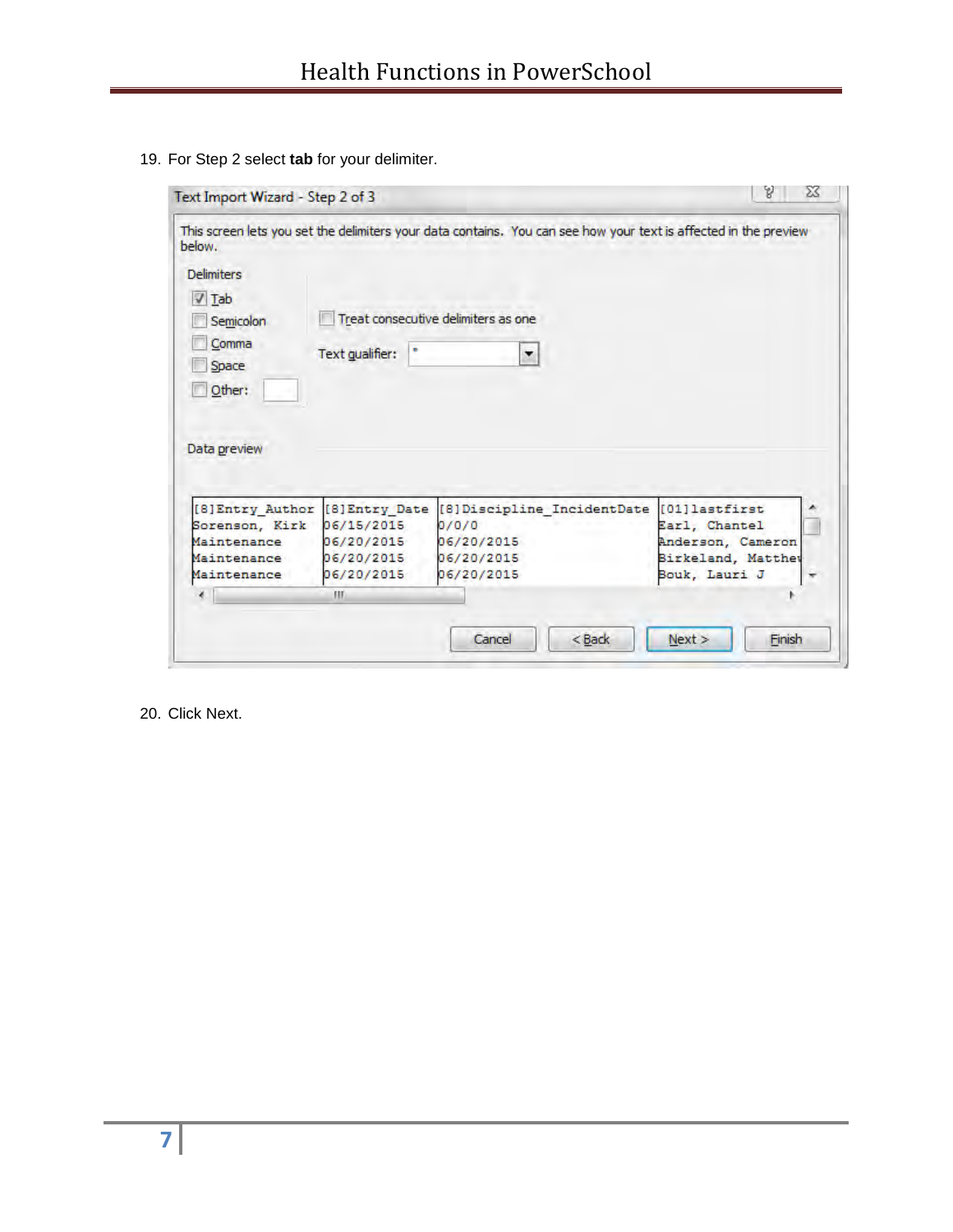21. At Step 3 if you have included any date fields highlight the column and select Date for their format.

| This screen lets you select each column and set the Data Format.<br>Column data format<br>General<br>Text<br>O Date:<br><b>MDY</b><br>Do not import column (skip) | ▼                     | remaining values to text.<br>Advanced                  | 'General' converts numeric values to numbers, date values to dates, and all |
|-------------------------------------------------------------------------------------------------------------------------------------------------------------------|-----------------------|--------------------------------------------------------|-----------------------------------------------------------------------------|
|                                                                                                                                                                   |                       |                                                        |                                                                             |
|                                                                                                                                                                   |                       |                                                        |                                                                             |
|                                                                                                                                                                   |                       |                                                        |                                                                             |
|                                                                                                                                                                   |                       |                                                        |                                                                             |
|                                                                                                                                                                   |                       |                                                        |                                                                             |
|                                                                                                                                                                   |                       |                                                        |                                                                             |
|                                                                                                                                                                   |                       |                                                        |                                                                             |
|                                                                                                                                                                   |                       |                                                        |                                                                             |
| [8] Entry Author                                                                                                                                                  | [8] Entry Date        |                                                        | [01] lastfirst                                                              |
| Sorenson, Kirk                                                                                                                                                    | 06/15/2015            | 0/0/0                                                  | Earl, Chantel                                                               |
| Maintenance                                                                                                                                                       |                       |                                                        |                                                                             |
| Maintenance                                                                                                                                                       | 06/20/2015            | 06/20/2015                                             | Birkeland, Matthew                                                          |
| Maintenance                                                                                                                                                       | 06/20/2015            | 06/20/2015                                             | Bouk, Lauri J                                                               |
|                                                                                                                                                                   | m                     |                                                        |                                                                             |
| General                                                                                                                                                           | General<br>06/20/2015 | <b>MDY</b><br>[8]Discipline_IncidentDate<br>06/20/2015 | General<br>Anderson, Cameron                                                |

- 22. Click Finish.
- 23. The data will be displayed as an Excel Spreadsheet.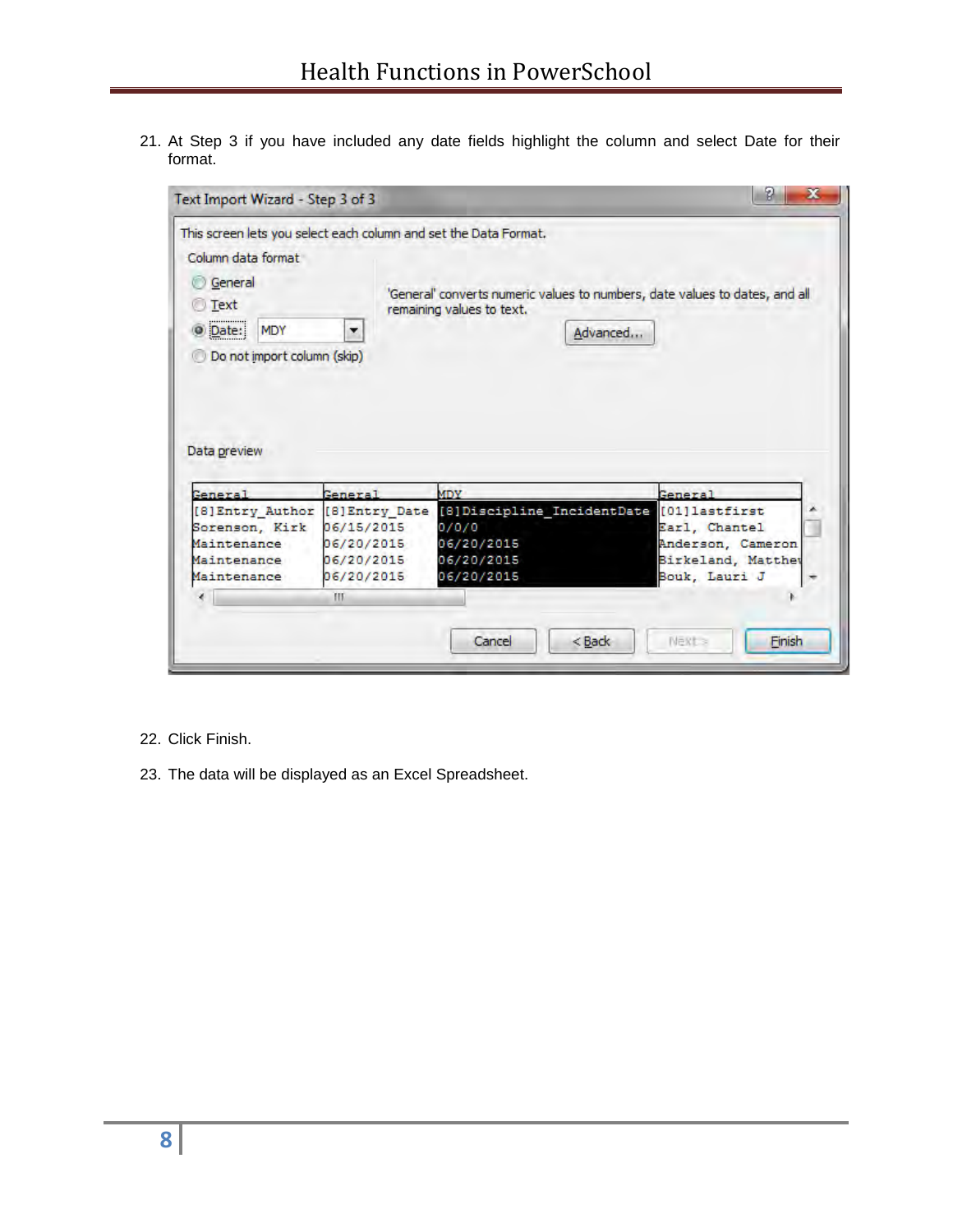# Daily Dosage and Medications

A add on product exists to help you with Daily Dosage and Medications if log entries or the Health Module do not suite your needs.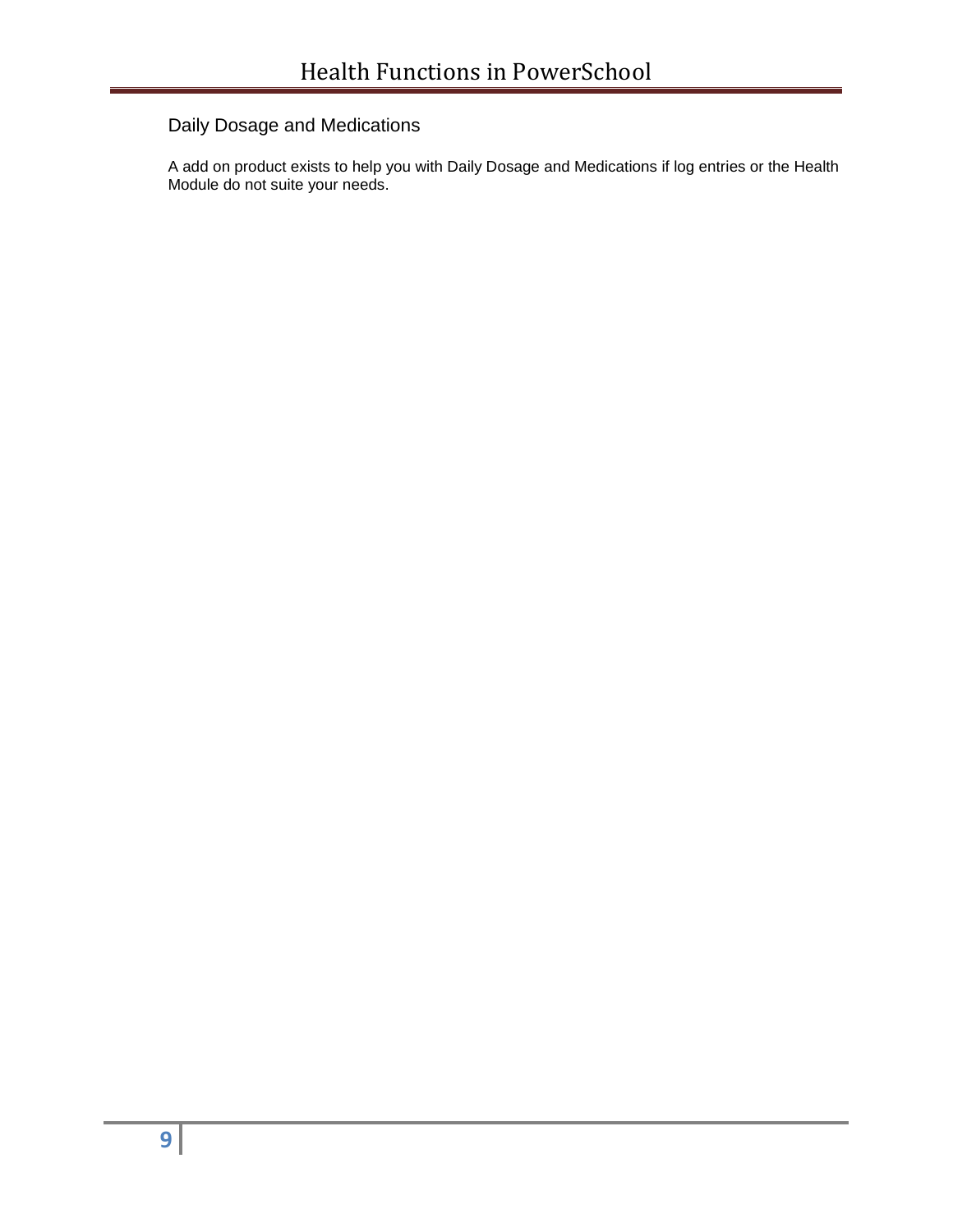Determine Absence Rates for students with identified chronic conditions.

From the start page execute a search of **Alert\_Medica#** or **Medical\_Considerations#** from the start page.

For your function from under Printing select **Reports Menu.**

Scroll down the Membership and Enrollment Reports and select the **ADA/ADM by Student**.

Select the schools **Attendance Mode**, this will then populate the Attendance Conversion for you. If you are not familiar with the mode speak with an admin from the desired school, Period to Day is the most common but other modes could be used.

For Students to include select: **The selected 999 students only**.

The Begin Date and End Date will be from the currently selected term in Powerschool, you can manually change the dates or select a different term by clicking the **Term** link in the upper right corner of PowerSchool.

Do select the **Include Absence column** from Data to be filled. Change Reset All to **Set All** so that this option is selected each time you run this report.

### Click **Submit**.

You will be taken to your report queue, the report is complete once the status is **completed,**  click **view** to print the complete report. Use the refresh button to update the current status.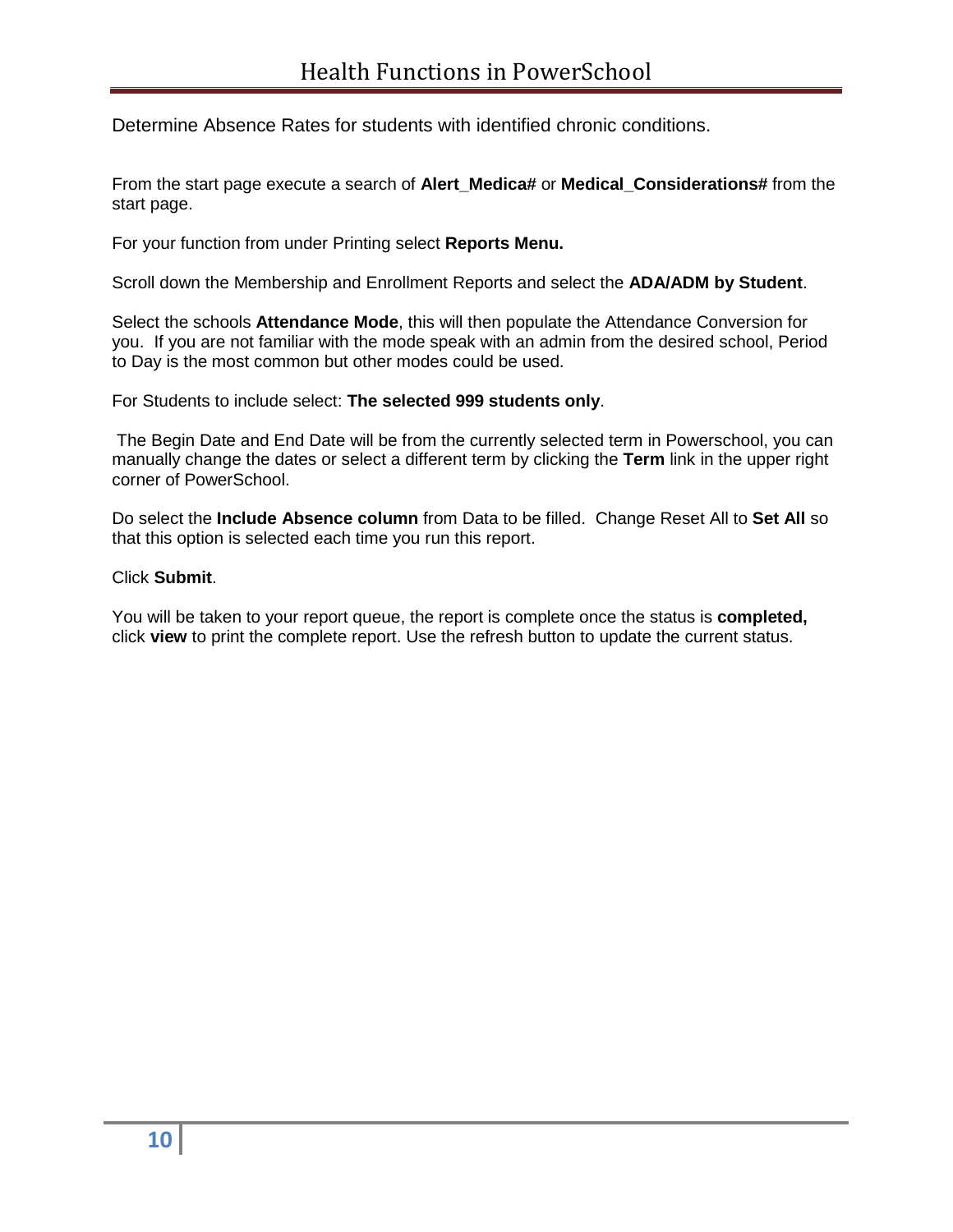Immunization Reporting:

The required Immunization reports have been added to PowerSchool and can be accessed from the Start page > System Reports > State > Immunization Reports.

Immunizations for students are entered from the Start page > Select a Student > State/Province WI > Immunization Record.